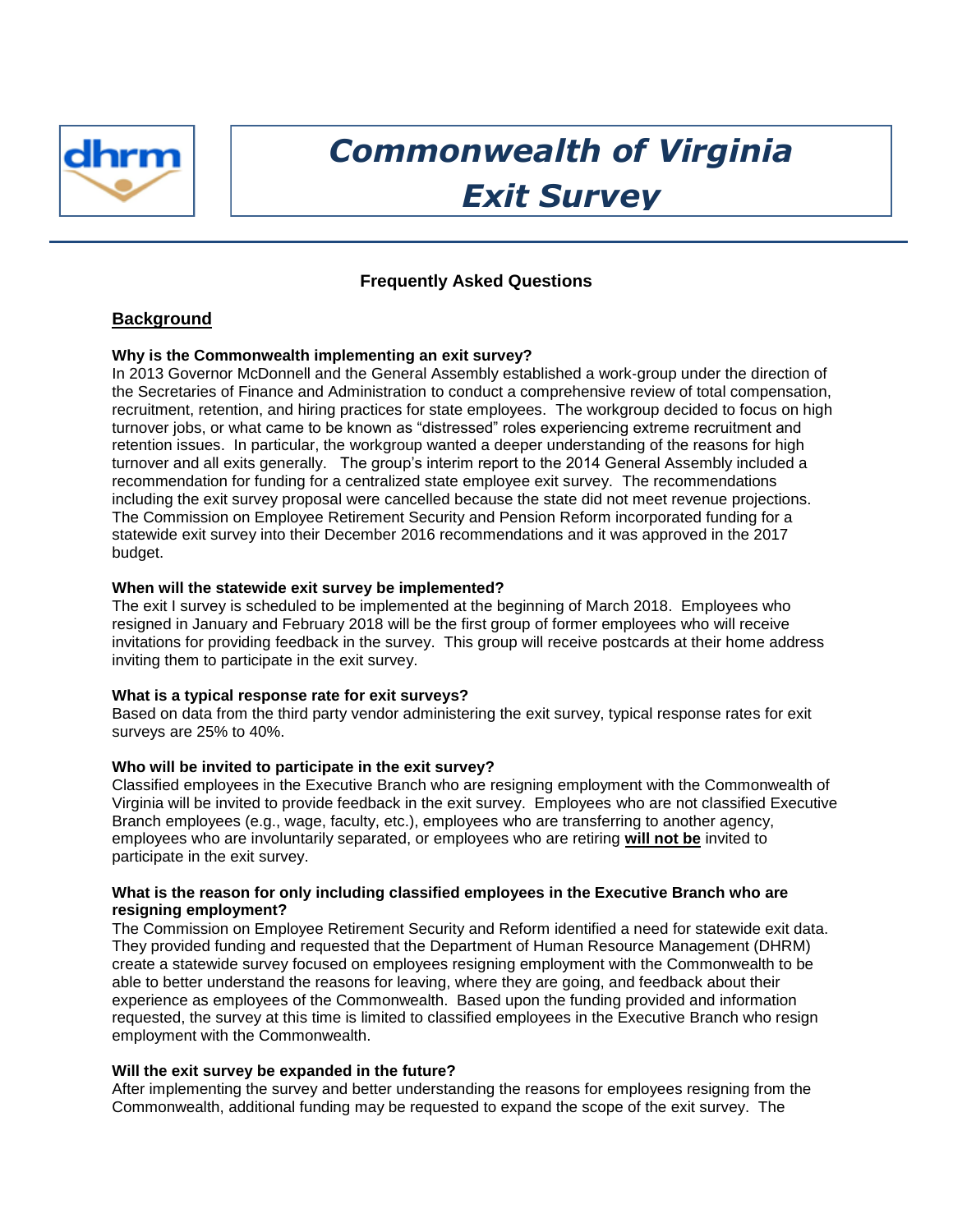funding provided for the exit survey is based on an anticipated 6,000 – 10,000 voluntary exits from the Executive Branch each year. Expanding the scope of the exit survey will require additional funding to support the expanded scope.

# **Process**

# **How will former employees be invited to participate in the exit survey?**

Executive Branch classified employees who resign from employment with the Commonwealth will be provided with two options for participating in the survey. Agency Human Resources or management staff should ask resigning employees if they prefer to receive the exit survey invitation via their personal email address or via postcard at their home address.

- For employees who prefer receiving the exit survey invitation via their personal email address, agency Human Resources or management staff should collect the personal email address and enter the information into PMIS.
- For employees who prefer to receive a postcard at the home address, agency Human Resources should verify the home address and make any necessary changes in PMIS.
- Emails or postcards will be sent from the third party vendor inviting them to provide feedback in an on-line exit survey after their employment with the Commonwealth has ended.

Receiving the invitation to participate post-employment provides the resigning employee an opportunity to more fully reflect on their experience in providing their feedback. The email will include a direct link to the exit survey and the postcard will include the survey link, passcode and provide a Quick Response Bar Code (QR code) that former employees can use to begin the survey process. The online survey may be completed via computer or mobile device.

# **What is the purpose of using an option of personal email addresses or postcards to invite participation in the survey?**

Offering these options provides employees a choice for what invitation method would work best for their individual situations. Plus not all Commonwealth employees have email addresses or access to a computer depending on the type of job they are in. Providing the invitation post-employment supports the confidential nature of the survey and allows participants to provide feedback outside of the Commonwealth premises. Some employees live in areas that may not support electronic access to the survey. The postcard provides a way for employees to contact the third party vendor to request a paper survey instead.

## **How was the survey designed?**

DHRM staff designed the survey to provide centralized information on key drivers for classified employee voluntary turnover across the Executive Branch. The survey design is based on current practice and research on the intellectual and emotional factors that people consider as they make the decision to leave an organization. The survey content was developed by DHRM staff based on current practice and research, with guidance provided by our third party survey administrator.

## **How will the exit survey support the confidential nature of exiting employee feedback?**

The exit survey provides for the confidential nature of feedback in two primary ways. First, the survey is administered by a third party vendor who will capture the feedback and summarize aggregate feedback for Human Resources and leadership understanding. Second, survey results will only be available when there are at least 5 responses that have been provided.

# **Should we continue to conduct agency exit surveys or interviews after the statewide exit survey is implemented?**

The statewide exit survey will provide agencies with results on several dimensions that are relevant to employees' employment experience and to their decisions for ending employment with the Commonwealth. The statewide exit survey will be provided to all full-time classified employees in the Executive branch who are resigning from employment with the Commonwealth of Virginia. Agencies